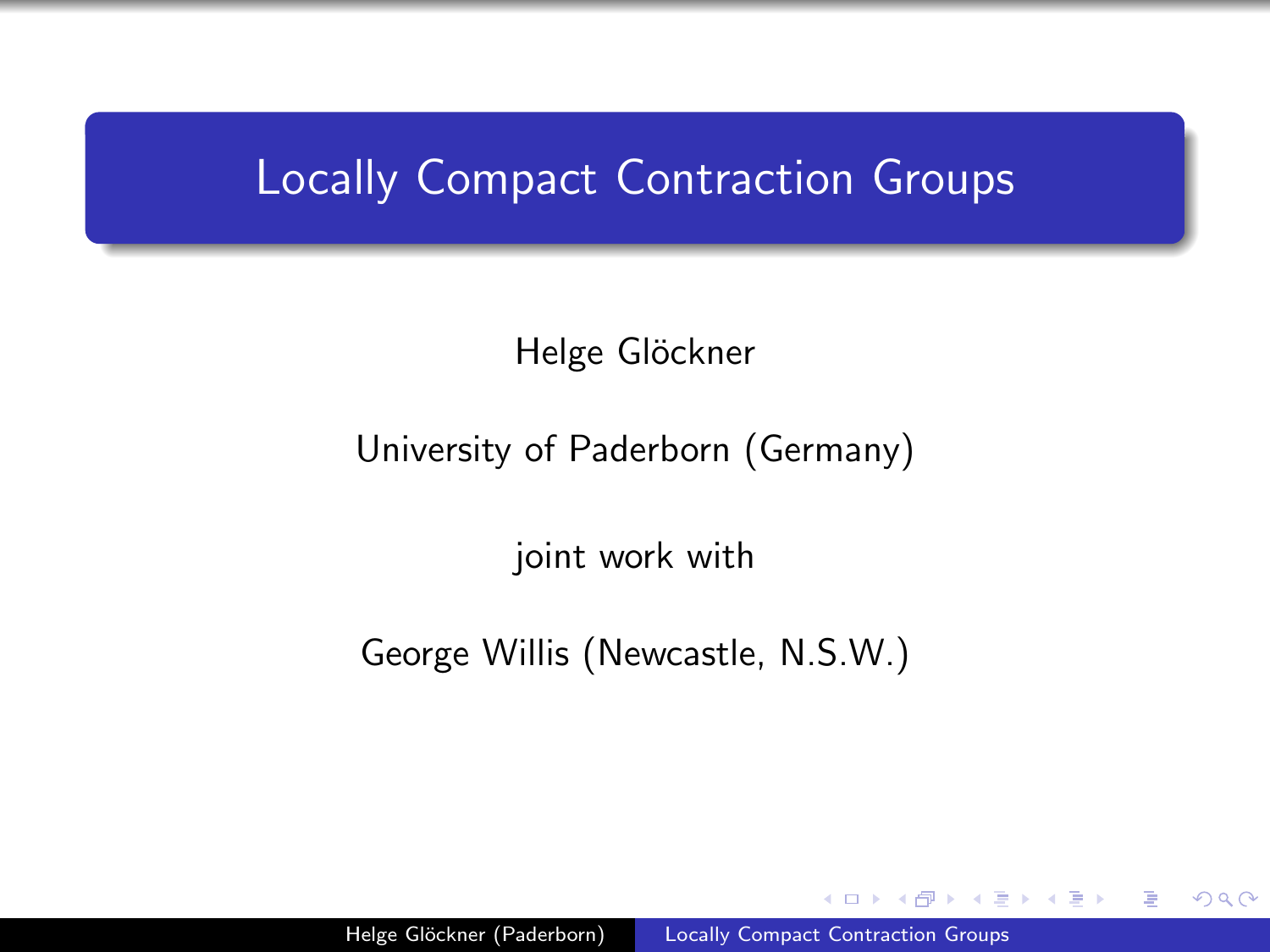Let G be a topological group, with neutral element e. Let  $\alpha \in$  Aut(G).

#### Definition

The contraction subgroup con( $\alpha$ ) of G is the set of all  $g \in G$  such that  $\alpha^n(g) \to e$  as  $n \to \infty$ .

The talk has two parts:

- Part 1: Contraction subgroups of totally disconnected, locally compact groups
- Part 2: Structure of closed contraction groups in lcp groups

つくい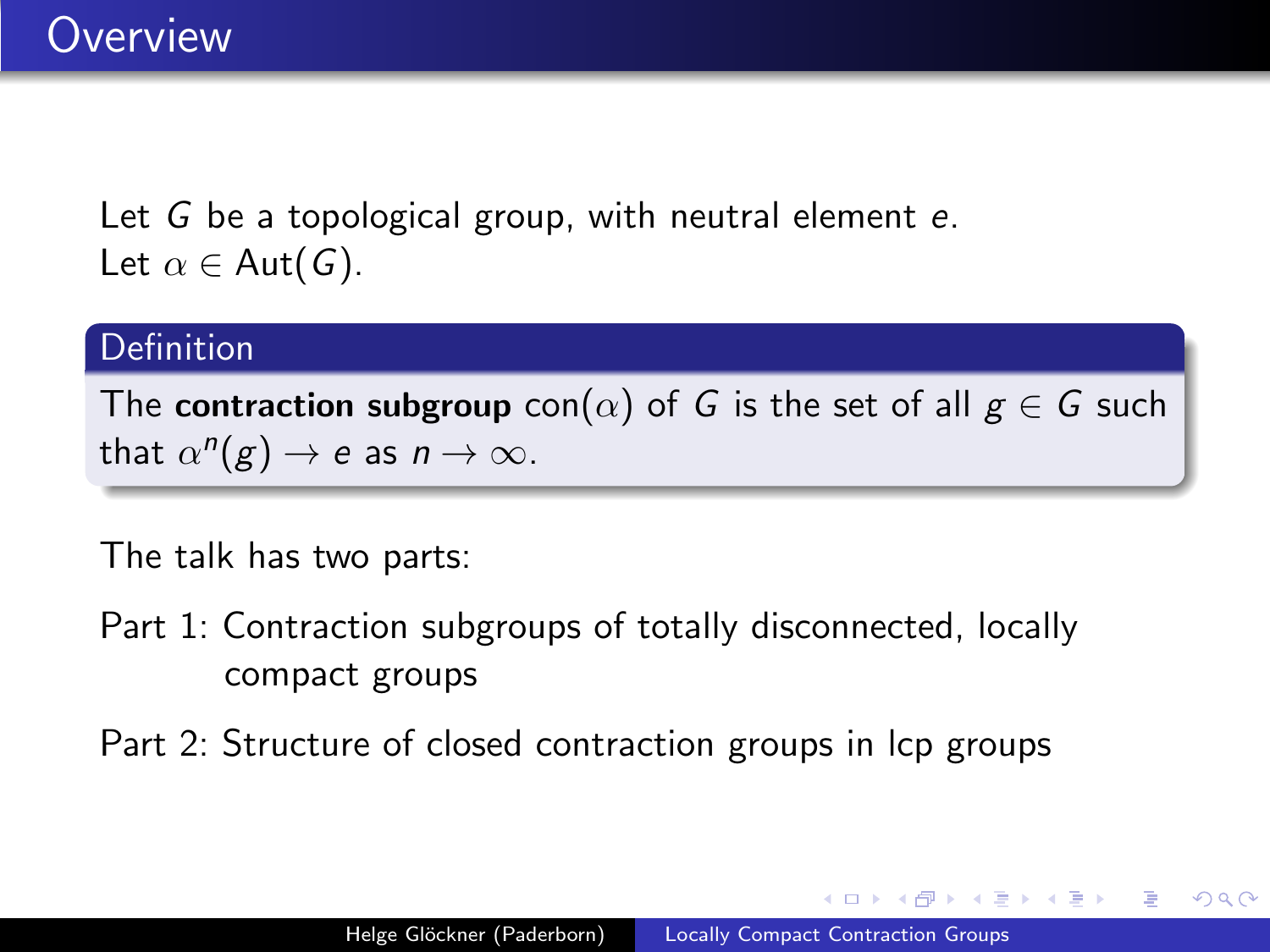<span id="page-2-0"></span>Let G be a topological group, with neutral element e. Let  $\alpha \in$  Aut(G).

#### Contraction subgroups and Levi subgroups

- The contraction subgroup  $con(\alpha)$  of G is the set of all  $g \in G$ such that  $\alpha^n(g) \to e$  as  $n \to \infty$ .
- The Levi subgroup  $lev(\alpha)$  is the set of all  $g \in G$  the two-sided orbit  $\{\alpha^n(g)\colon n\in\mathbb{Z}\}$  of which is relatively compact.

Using basic facts concerning "tidy subgroups" from the structure theory of totally disconnected, locally compact groups (tdlc-groups) initiated by G. Willis in 1994, one finds:

#### Theorem (Baumgartner-Willis 2004)

If G is a tdlc-group and  $\alpha \in$  Aut(G), then lev( $\alpha$ ) is closed in G.

イロト イ押 トイヨ トイヨ トー

 $QQ$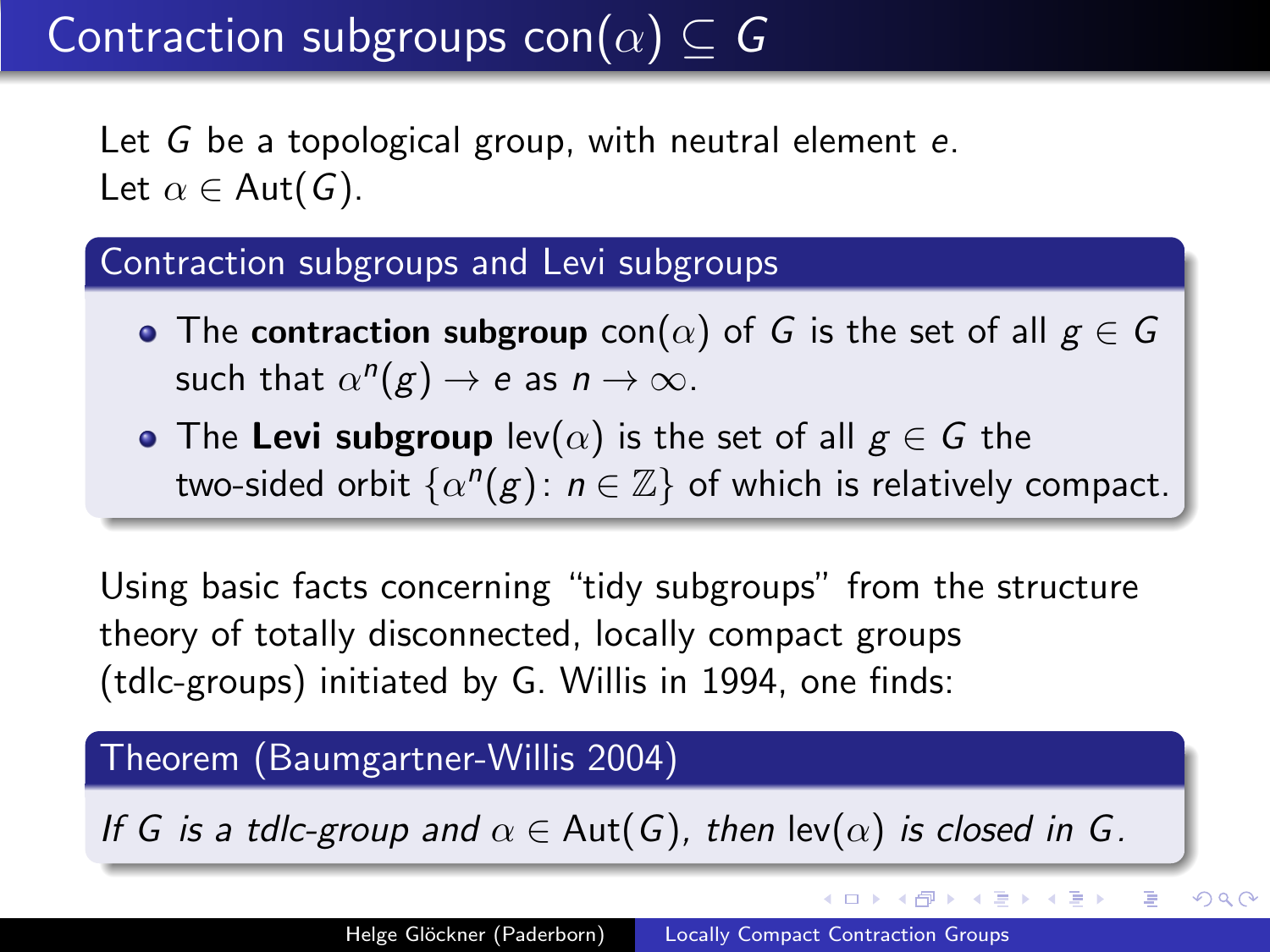<span id="page-3-0"></span>Let G be a tdlc group and  $\alpha \in$  Aut(G). Dynamics on the big cell

$$
\Omega:=\mathsf{con}(\alpha)\,\mathsf{lev}(\alpha)\,\mathsf{con}(\alpha^{-1})\subseteq\mathsf{G}
$$

#### Theorem (JSP Wang, 1984)

If G is a p-adic Lie group, then con( $\alpha$ ) is closed and we have (\*):  $\Omega$  is an  $\alpha$ -stable open e-neighbourhood in G, and the product map

$$
\pi\colon\operatorname{\mathsf{con}}(\alpha)\times\operatorname{\mathsf{lev}}(\alpha)\times\operatorname{\mathsf{con}}(\alpha^{-1})\to\Omega,\quad(x,y,z)\mapsto xyz
$$

is a homeomorphism.

- If con( $\alpha$ ) is closed, then (\*) holds for any metrizable tdlc group G (G'05, using Baumgartner-Willis '04)
- G Lie/ $\mathbb{K}$ ,  $\alpha$  analytic  $\Rightarrow \pi$  analytic diffeo (cf. G'08)
- Metrizability is irrelevant and same holds for endomorphisms (Bywaters-G-Tornier 2018); Lie case for en[do](#page-2-0)[mo](#page-4-0)[r](#page-2-0)[ph](#page-3-0)[i](#page-4-0)[sm](#page-0-0)[s:](#page-18-0) [G'](#page-0-0)[18](#page-18-0)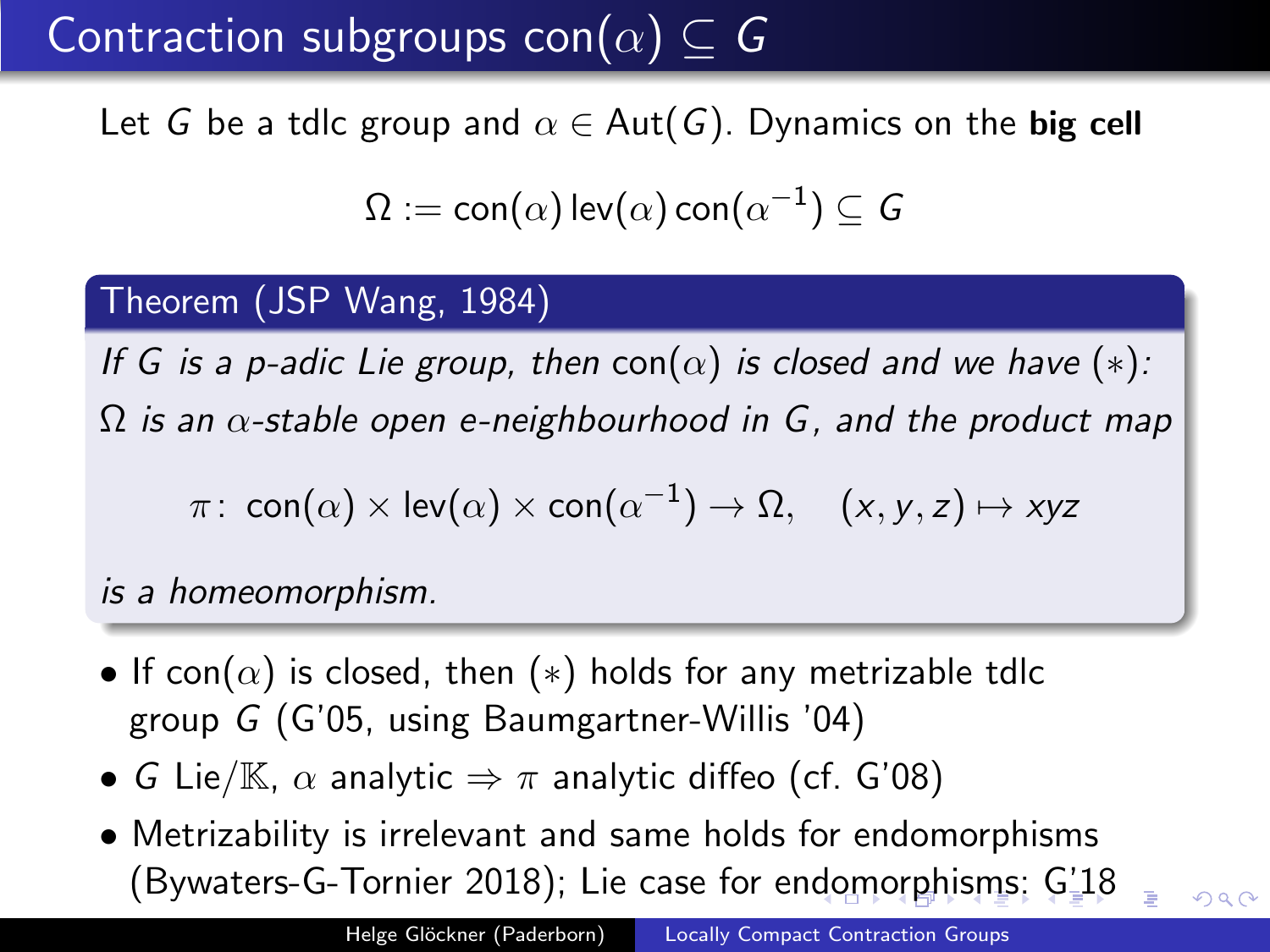<span id="page-4-0"></span>If  $\alpha\in\mathsf{End}(\mathsf{G})$ , following Willis (2015) replace con $(\alpha^{-1})$  with subgroup con<sup>-</sup> $(\alpha)$  of all  $g_0 \in G$  for which there exist

 $\cdots \mapsto g_{-3} \mapsto g_{-2} \mapsto g_{-1} \mapsto g_0$ 

such that  $g_{-n} \to e$  as  $n \to \infty$ .

To see that con $(\alpha)$ , lev $(\alpha)$  and con $(\alpha^{-1})$  are submanifolds of a Lie group  $G/N$ , need to adapt concepts and proofs from theory of smooth dynamical systems over  $\mathbb{R}$ :

 $\mathsf{con}(\alpha) = W^{\mathsf{s}}(\alpha,\mathsf{e})$  stable manifold around  $\mathsf{e}$  $\mathsf{lev}(\alpha) = W^c(\alpha, e)$  centre manifold  $\mathsf{con}(\alpha^{-1}) = \mathsf{\mathcal{W}^{\mathit{u}}}(\alpha, e)$  unstable manifold

Analytic manifold structures on such can be constructed for analytic dynamical systems over  $K$  (G'13, G['16](#page-3-0)[\)](#page-5-0)

 $ORO$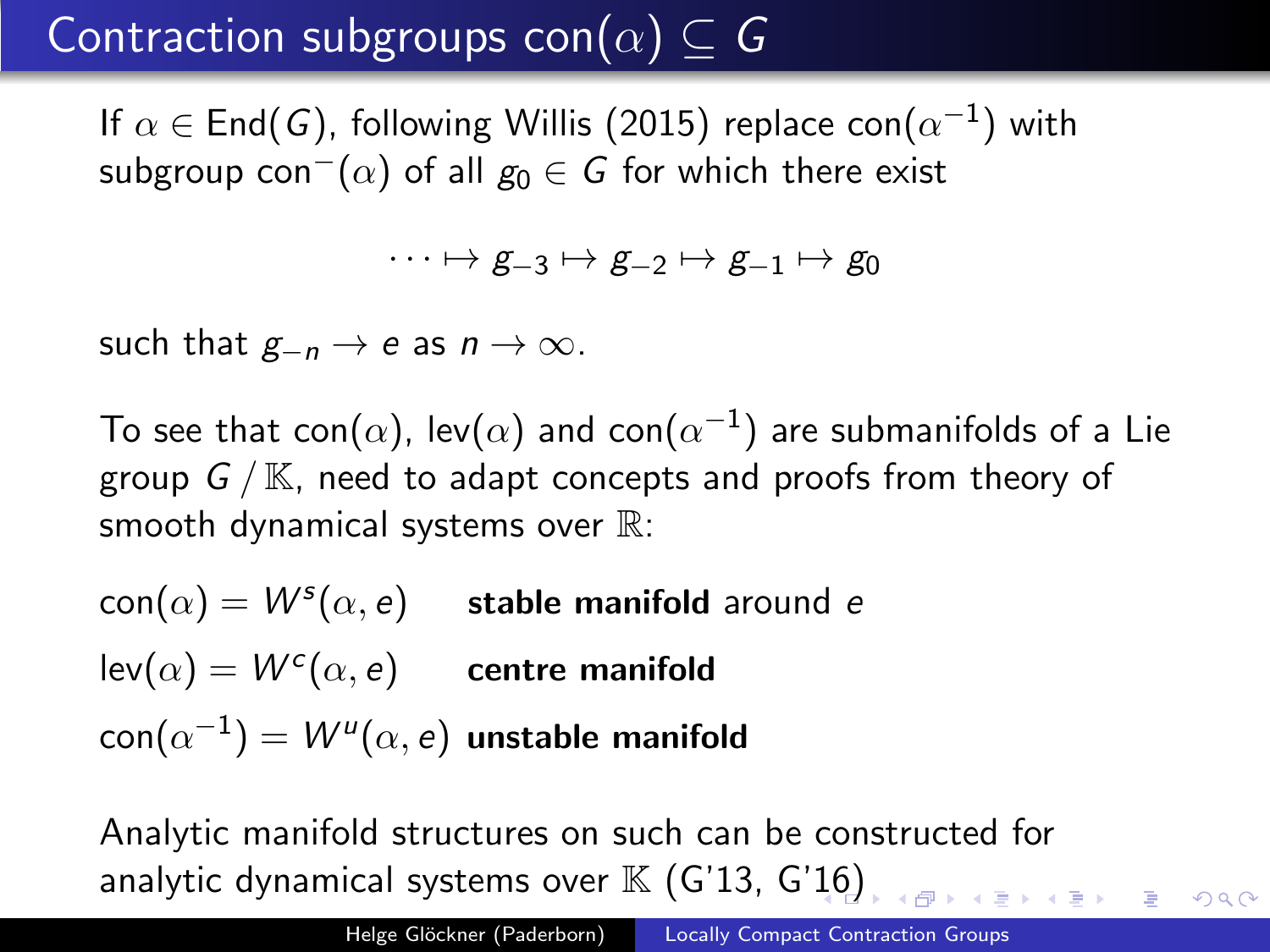<span id="page-5-0"></span>Let  $\alpha \in \text{End}(G)$  and  $H \subseteq G$  be an  $\alpha$ -invariant closed subgroup.

#### Definition

The basin of attraction con $(\alpha, H)$  of H in G is the set of all  $g \in G$ such that for each open e-neighbourhood  $U \subset G$ , there is  $n_0$  with

 $\alpha^n(g) \in UH$  for all  $n \geq n_0$ .

#### Theorem (Bywaters-G-Tornier '18)

Let G be a tdlc group,  $\alpha \in$  End(G) and  $H \subseteq G$  be a closed subgroup. If  $\alpha(H) = H$  or  $\alpha(H) \subseteq H$  and H is compact, then

 $con(\alpha, H) = con(\alpha)H$ .

Special cases for  $\alpha \in$  Aut(G):

Dani-Shah '91 (p-adic Lie groups) Baumgartner-Willis '04 (G metrizable), Jaw[ors](#page-4-0)[ki](#page-6-0) ['0](#page-4-0)[9](#page-5-0)

 $QQ$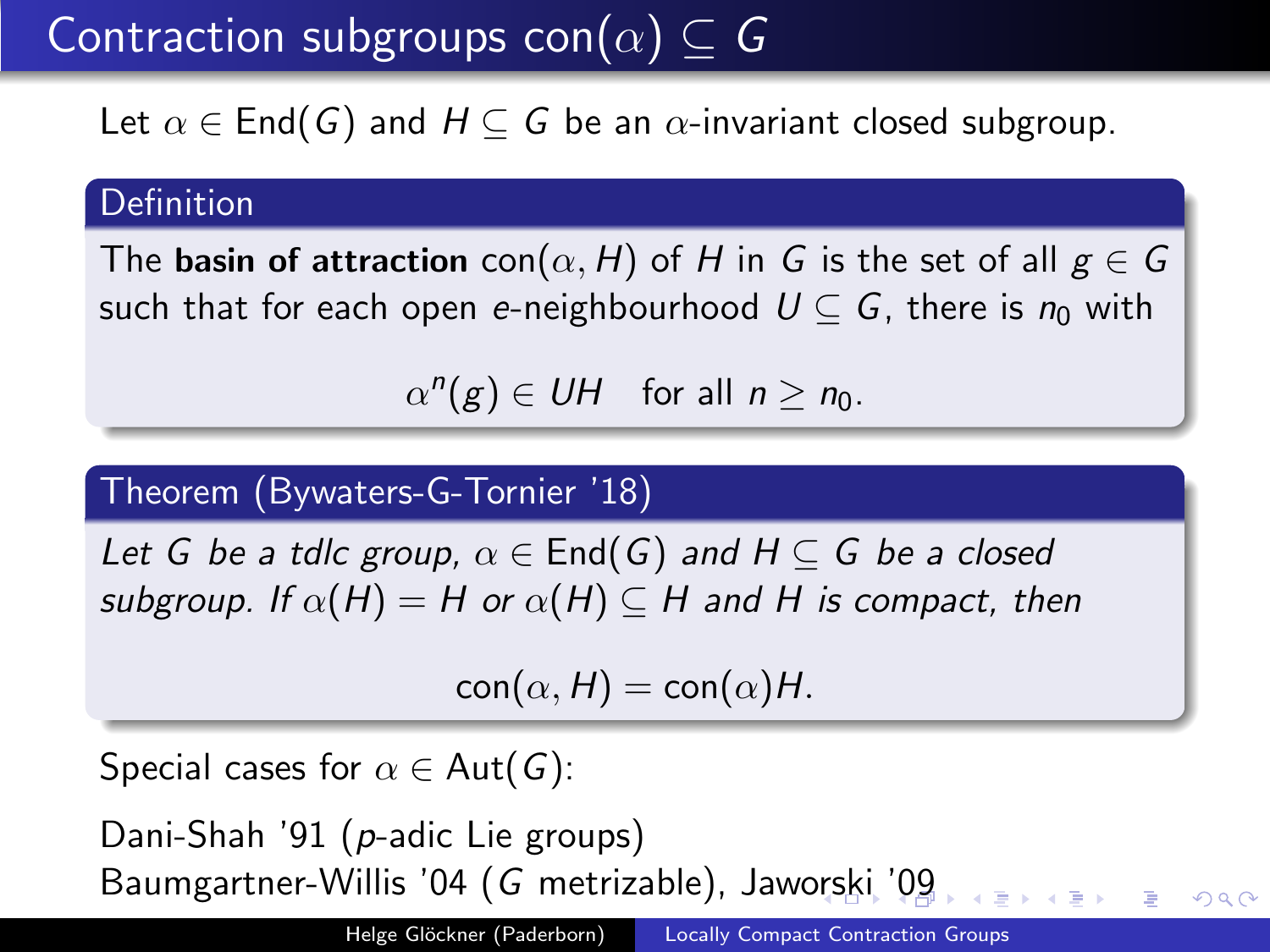# <span id="page-6-0"></span>Bibliography for Part 1

- **1** Baumgartner U. and G. A. Willis, Contraction groups and scales of automorphisms of totally disconnected locally compact groups, Israel J. Math. 142 (2004), 221–248.
- 2 Bywaters, T. P., H. Glöckner, and S. Tornier, Contraction groups and passage to subgroups and quotients for endomorphisms of totally disconnected locally compact groups, Israel J. Math. 227 (2018), 691–752.
- **3** Dani, S. G. and R. Shah, Contraction subgroups and semistable measures on p-adic Lie groups, Math. Proc. Cambridge Phil. Soc. 110 (1991), 299–306.
- 4 Glöckner, H., Contraction groups for tidy automorphisms of totally disconnected groups, Glasgow Math. J. 47 (2005), 329-333.
- **6** Glöckner, H., Contractible Lie groups over local fields, Math. Z. 260 (2008) 889–904.
- **6** Glöckner, H., Invariant manifolds for analytic dynamical systems over ultrametric fields, Expo. Math. 31 (2013), 116–150.
- **7** Glöckner, H., Invariant manifolds for finite-dimensional non-archimedean dynamical systems, pp. 73–90 in: H. Glöckner, A. Escassut, and K. Shamseddine (eds.), "Advances in Non-Archimedean Analysis," AMS, Contemp. Math. 665, 2016. **≮ロト ⊀何ト ⊀ ヨト ⊀ ヨト** E

 $QQ$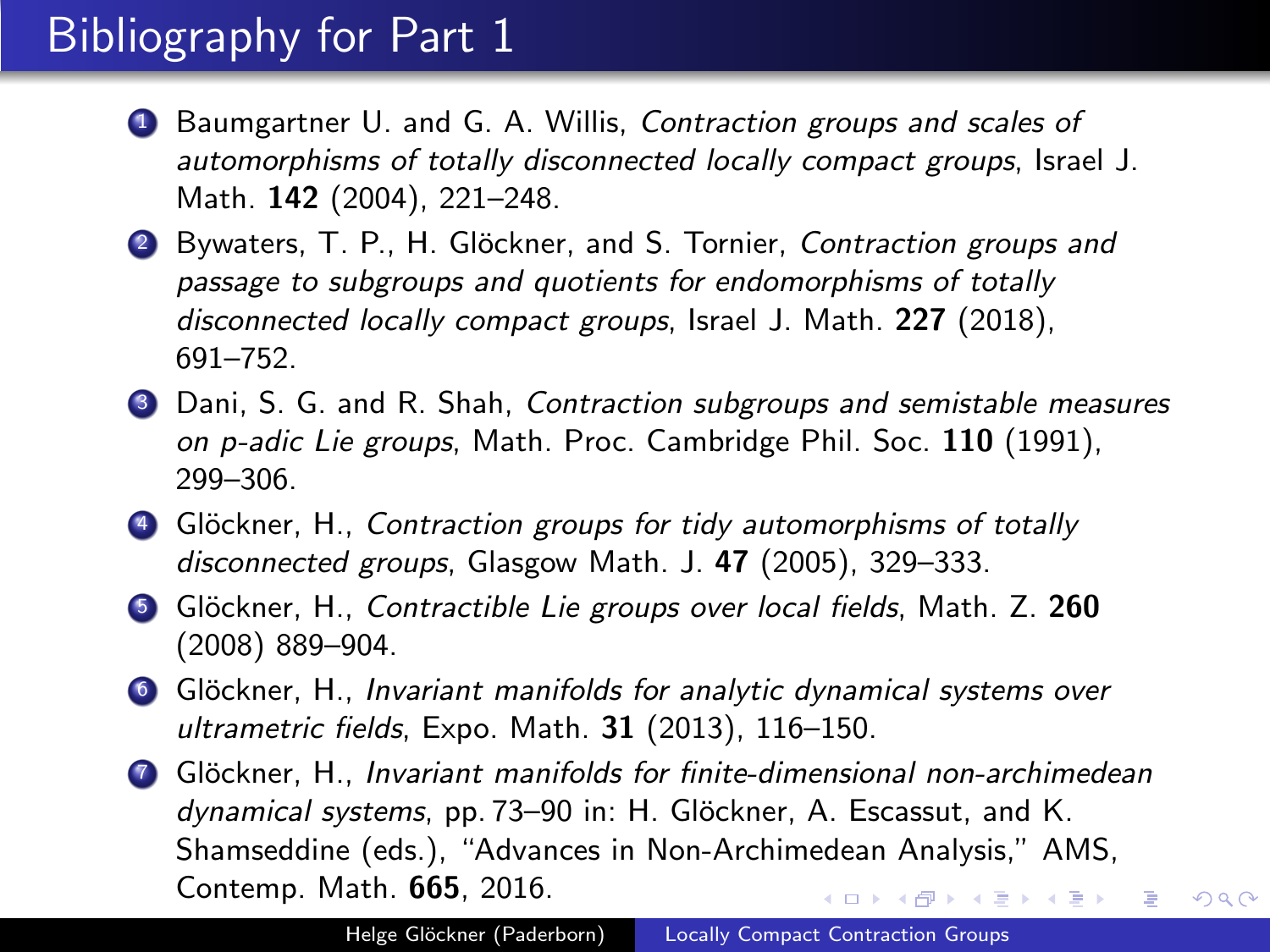- 8 Glöckner, H., *Endomorphisms of Lie groups over local fields*, pp. 101-165 in: 2016 MATRIX Annals, MATRIX Book Series 1, Springer, Berlin, 2018.
- <sup>9</sup> Irwin, M. C., On the stable manifold theorem, Bull. London Math. Soc. 2 (1970), 196–198.
- <sup>10</sup> Jaworski, W., On contraction groups of automorphisms of totally disconnected locally compact groups, Israel J. Math. 172 (2009), 1-8.
- 11 Raja, C. R. E., On classes of p-adic Lie groups, New York J. Math. 5 (1999), 101–105.
- **2** Wang, J. S. P., The Mautner phenomenon for p-adic Lie groups, Math. Z. 185 (1984) 403–412.
- **13** Wells, J. C., *Invariant manifolds of non-linear operators*, Pacific J. Math. 62 (1976), 285–293.
- **44** Willis, G. A., The scale and tidy subgroups for endomorphisms of totally disconnected locally compact groups, Math. Ann. 361 (2015), 403-442.

∢ロ ▶ ∢母 ▶ ∢ ヨ ▶ ∢ ヨ ▶ ↓

э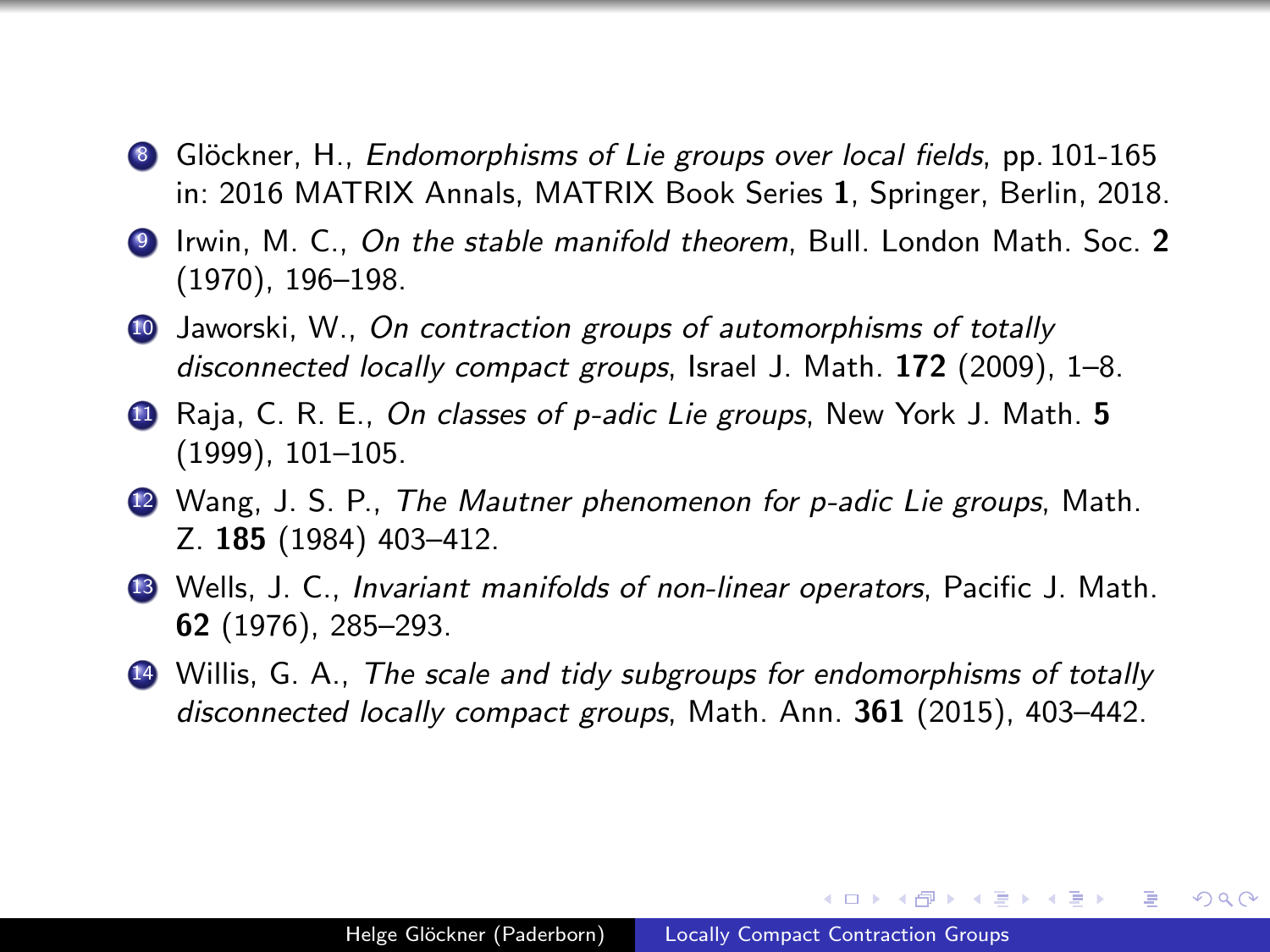If G is a locally compact group,  $\alpha \in \text{Aut}(G)$  and con $(\alpha)$  is closed in G, then con( $\alpha$ ) is a locally compact group and  $\alpha|_{con(\alpha)}$  an automorphism of con( $\alpha$ ) which is contractive:

#### **Definition**

- An automorphism  $\alpha: G \rightarrow G$  is called contractive if  $\alpha^n(g) \to e$  as  $n \to \infty$ , for all  $g \in G$ .
- A locally compact contraction group is a locally compact group G, together with a contractive automorphism  $\alpha \in$  Aut(G).

つくへ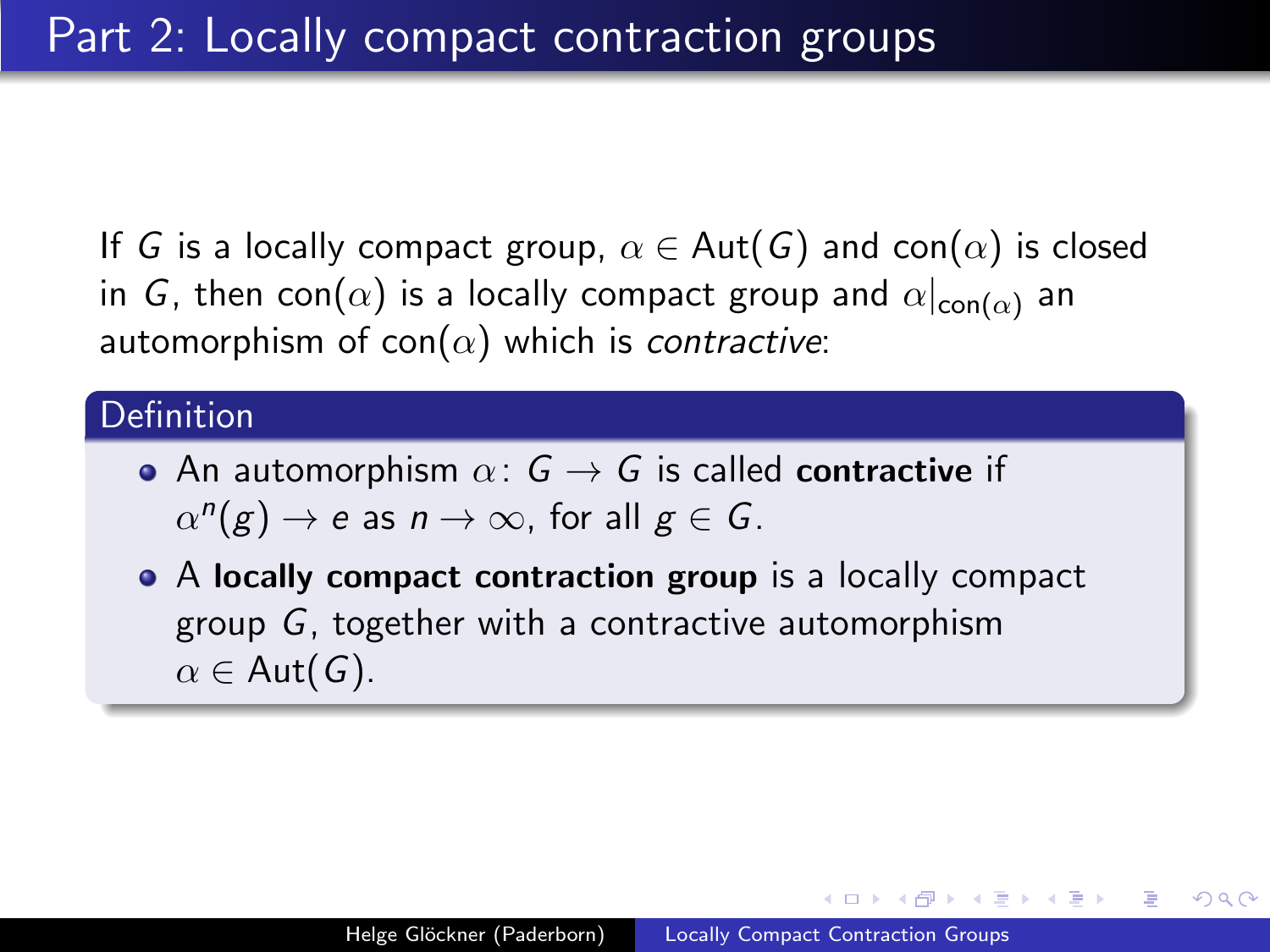# Locally compact contraction groups

For G locally compact,  $\alpha \in \text{Aut}(G)$  contractive i.e., lim  $\alpha^n(g) = e$  for all  $g \in G$  $n \rightarrow \infty$ 

#### Theorem (Siebert '86)

 $G = G_e \times G_{td}$ , where  $G_e \subseteq G$  is the identity component and  $G_{td}$ an  $\alpha$ -stable, totally disconnected, normal subgroup

( $G_{\text{td}}$  unique by G/Willis '18)

Siebert also characterized the connected locally compact contraction groups

(simply connected nilpotent real Lie groups admitting an  $(]0,\infty[,+]$ -grading on the Lie algebra).

Now: Structure of totally disconnected, locally compact contraction groups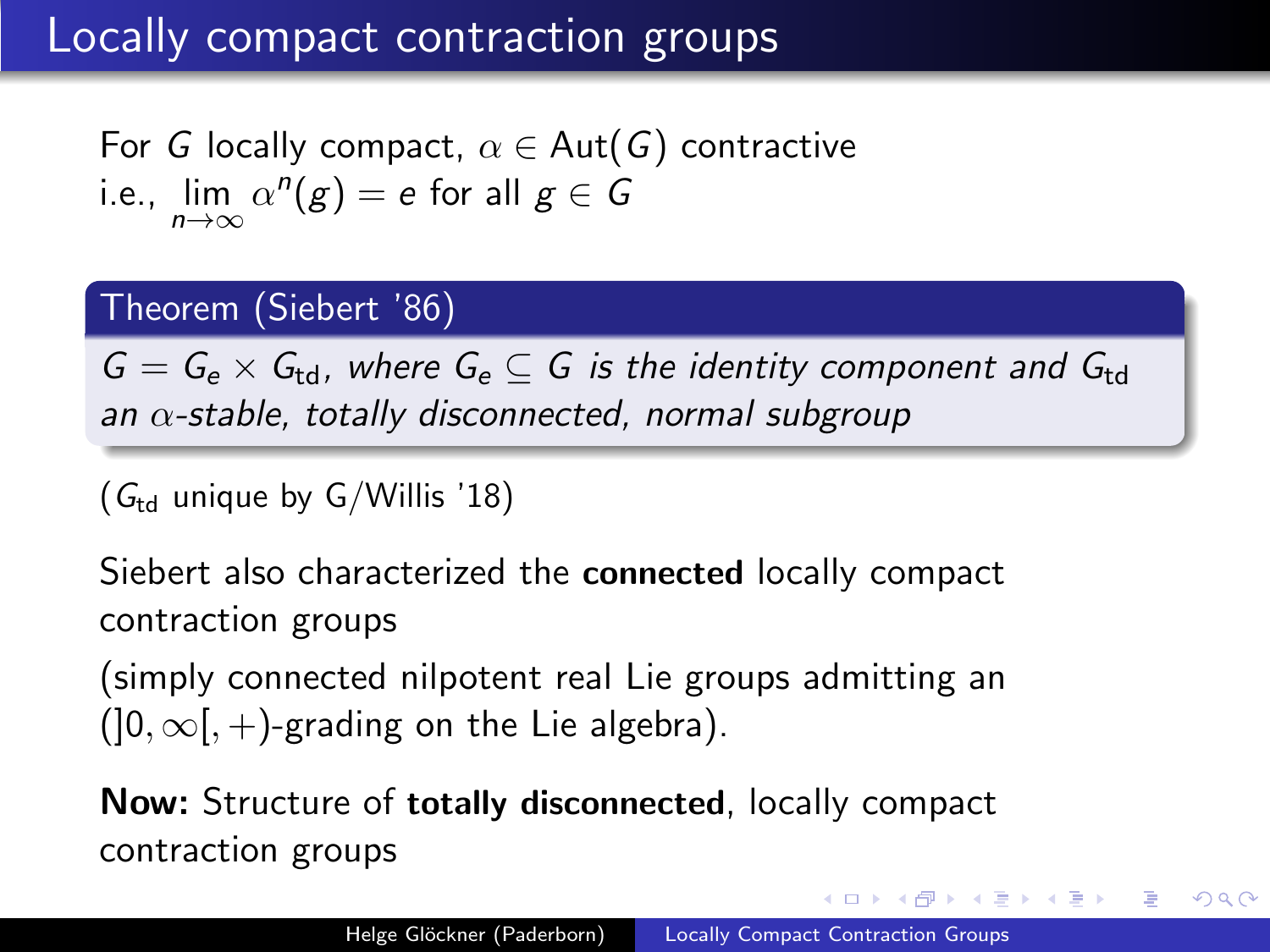#### Structure Theorem (G./Willis '10).

If  $(G, \alpha)$  is a tdlc contraction group, then the set tor(G) of torsion elements is a closed subgroup of G. Moreover, tor( $G$ ) is a torsion group of finite exponent and

$$
G = \text{tor}(G) \times G_{p_1} \times \cdots \times G_{p_n}
$$

internally as a topological group, for certain  $\alpha$ -stable closed subgroups  $G_p$  which are p-adic Lie groups.

- By J.S.P. Wang (1984), each  $G_p$  is nilpotent (a group of  $\mathbb{Q}_p$ -rational points of a unipotent linear algebraic group over  $\mathbb{Q}_p$ ).
- Any p-adic contraction group  $(G, \alpha)$  is determined by its Lie algebra  $L(G)$  and the contractive Lie algebra automorphism  $L(\alpha)$ .
- g admits a contractive Lie algebra automorphism iff g admits an  $(N, +)$ -grading  $(G'08)$ .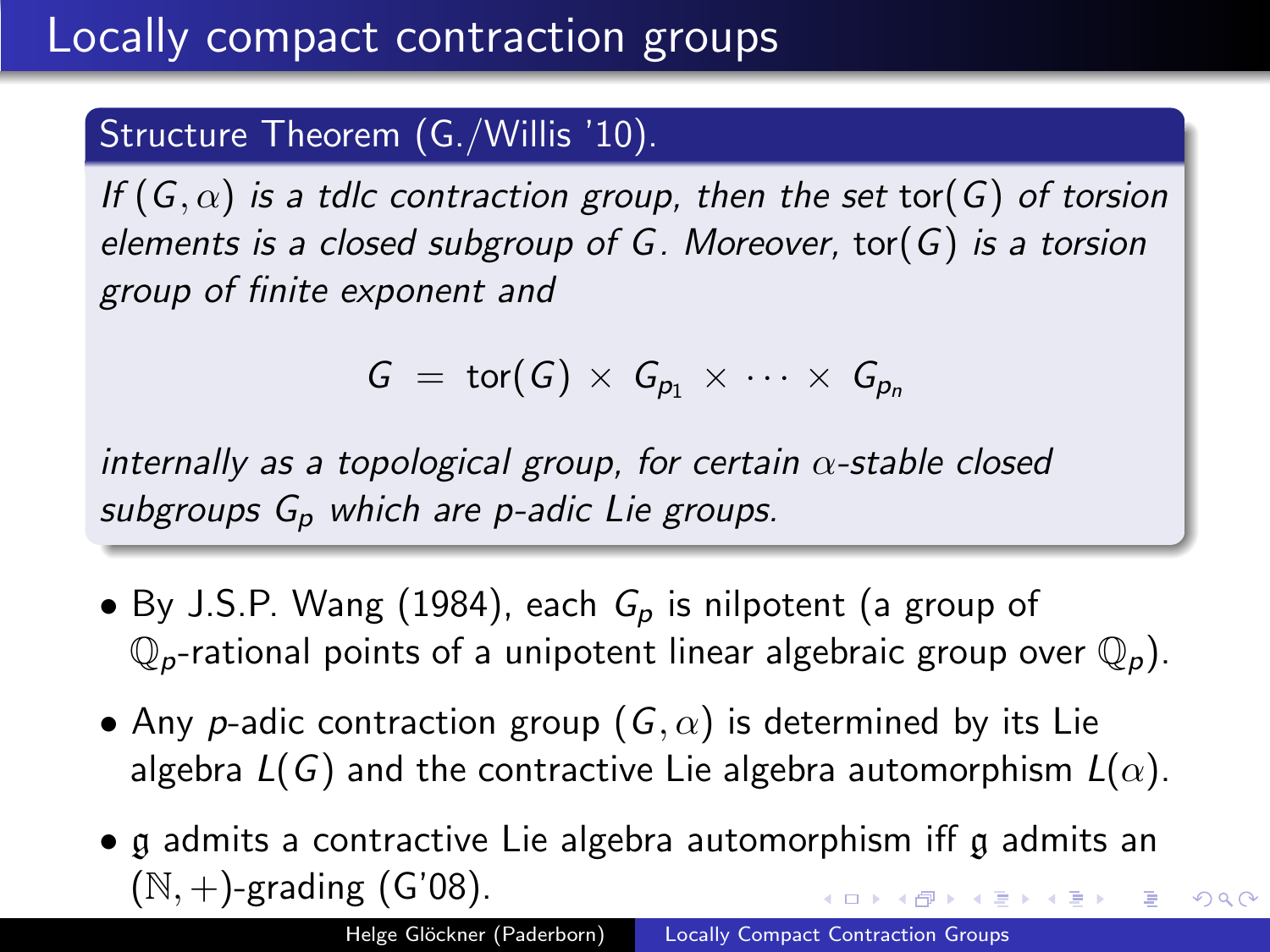## Theorem (G/Willis '18)

The 
$$
G_p
$$
 in  $G = \text{tor}(G) \times G_{p_1} \times \cdots \times G_{p_n}$  are unique.

## Structure of tor( $G$ )?

| Example (right shift) |                                                                                         |
|-----------------------|-----------------------------------------------------------------------------------------|
| F                     | finite group                                                                            |
|                       | $G := F^{(-N)} \times F^{N_0}$ $F^{(-N)} := \bigoplus F$ discrete,<br>$n\in-\mathbb{N}$ |
|                       | $F^{\mathbb{N}_0}$ compact                                                              |
| $\alpha: G \to G$     | right shift,                                                                            |
|                       | $\alpha((x_n)_{n\in\mathbb{Z}}):=(x_{n-1})_{n\in\mathbb{Z}}.$                           |

Then  $\alpha$  is a contractive automorphism and hence  $(G, \alpha)$  a contraction group.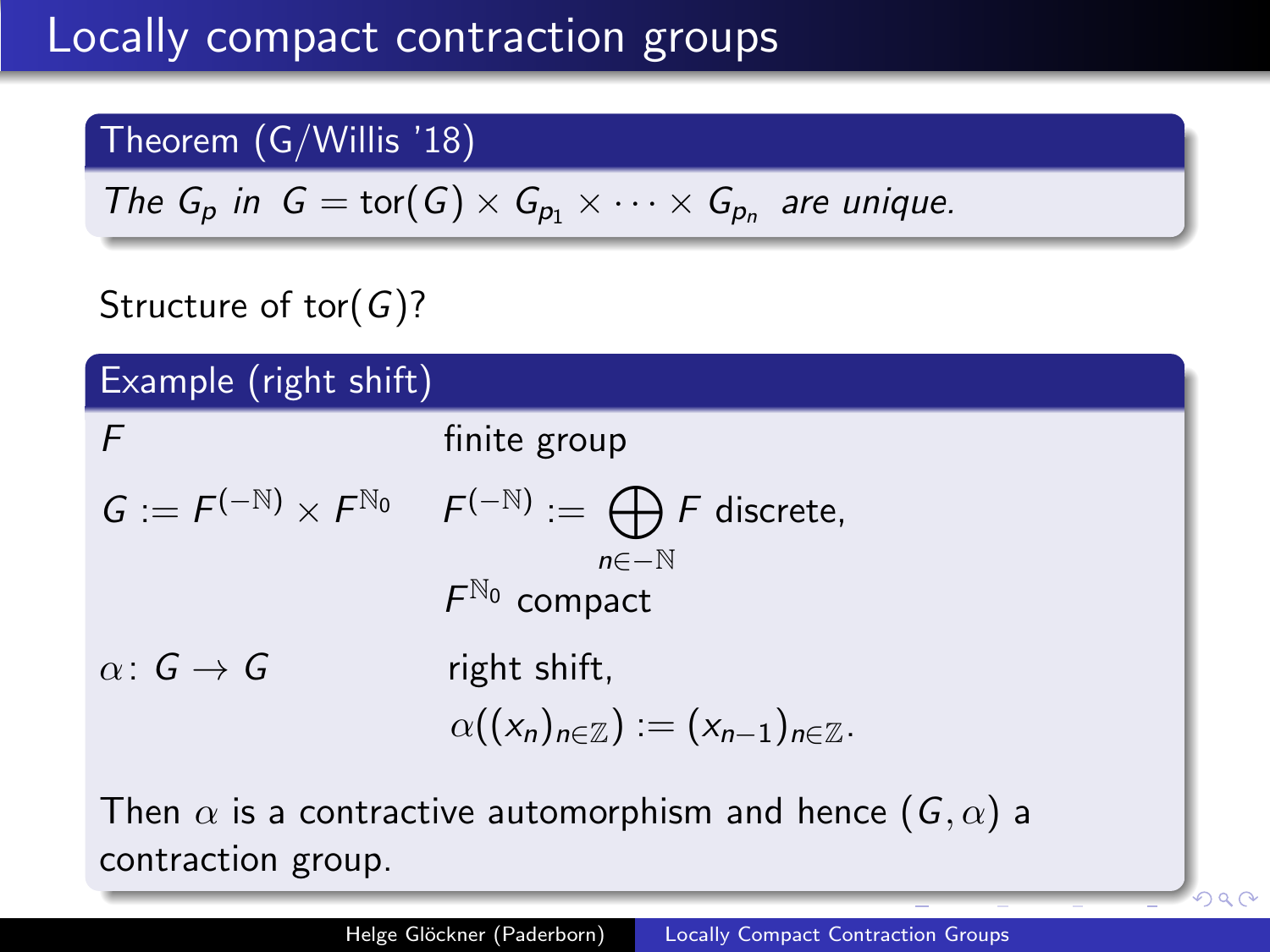### Structure Theorem (G/Willis '10)

Let  $(G, \alpha)$  be a tdlc contraction group such that G is a torsion group. Then  $(G, \alpha)$  admits a composition series

 $1 = G_0 \triangleleft G_1 \triangleleft \cdots \triangleleft G_n = G$ 

and each of the simple factors  $G_i/G_{i-1}$ , with the induced contractive automorphism, is isomorphic to  $F^{(-\mathbb{N})} \times F^{\mathbb{N}_0}$  with the right shift for a finite simple group F.

There are only countably possibilities for the simple factors.

Does this imply there are only countably many torsion contraction groups? No!

押 ▶ イヨ ▶ イヨ ▶ │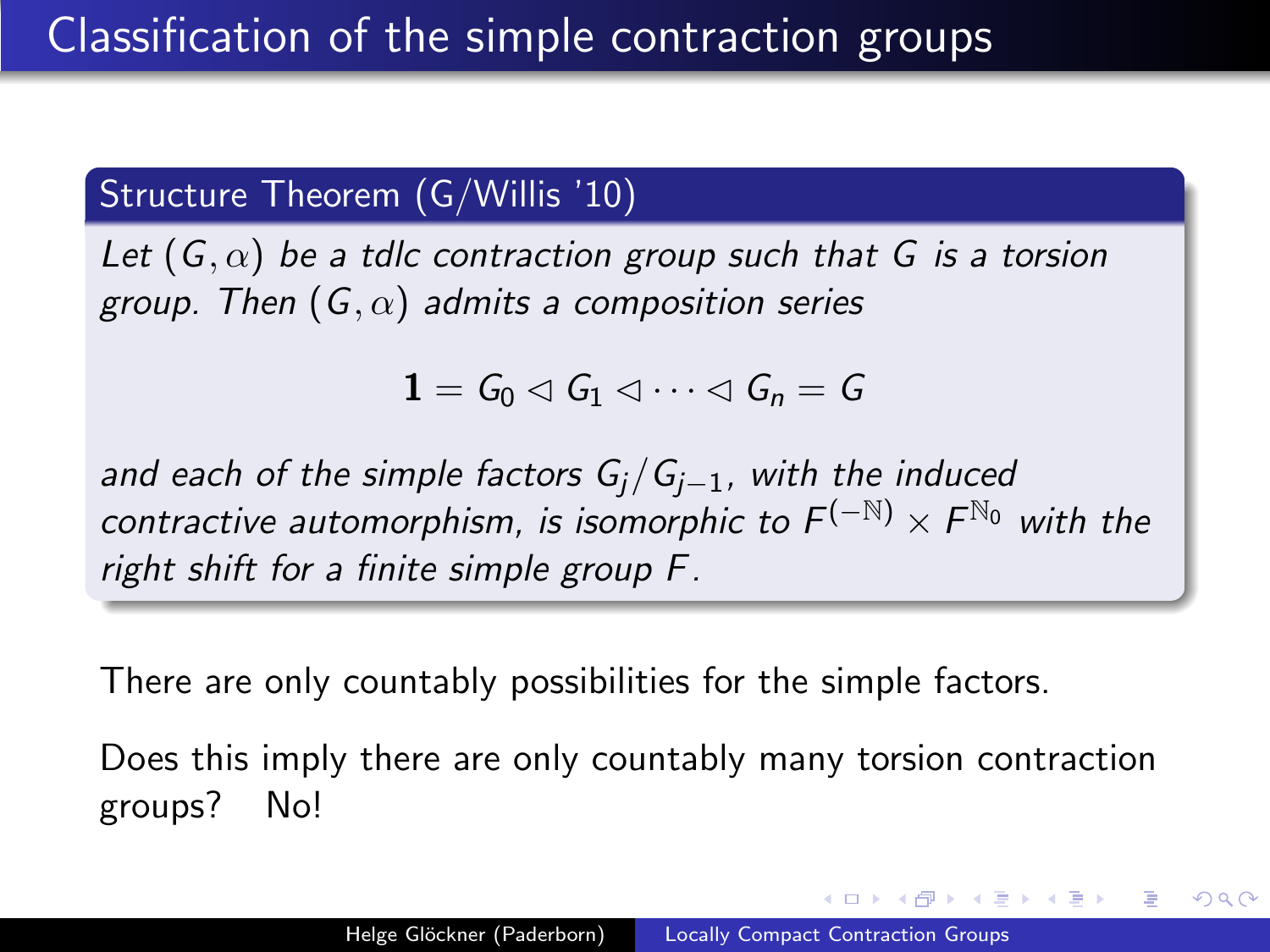### Proposition (G/Willis '18).

If  $(G, \alpha)$  is a locally compact contraction group and  $N \subseteq G$  an  $\alpha$ -stable closed normal subgroup, then

$$
q\colon G\to G/N,\ \ x\mapsto xN
$$

admits an equivariant continuous global section  $\sigma: G/N \to G$ .

Thus  $q \circ \sigma = \text{id}_{G/N}$  and  $\alpha \circ \sigma = \sigma \circ \alpha'$ .

Remark As a consequence, central extensions

$$
1\to A\to \widehat{\mathsf{G}}\to \mathsf{G}\to 1
$$

of locally compact contraction groups can be described by means of equivariant continuous 2-cocycles  $\omega: G \times G \rightarrow A$ 

(their cohomology classes)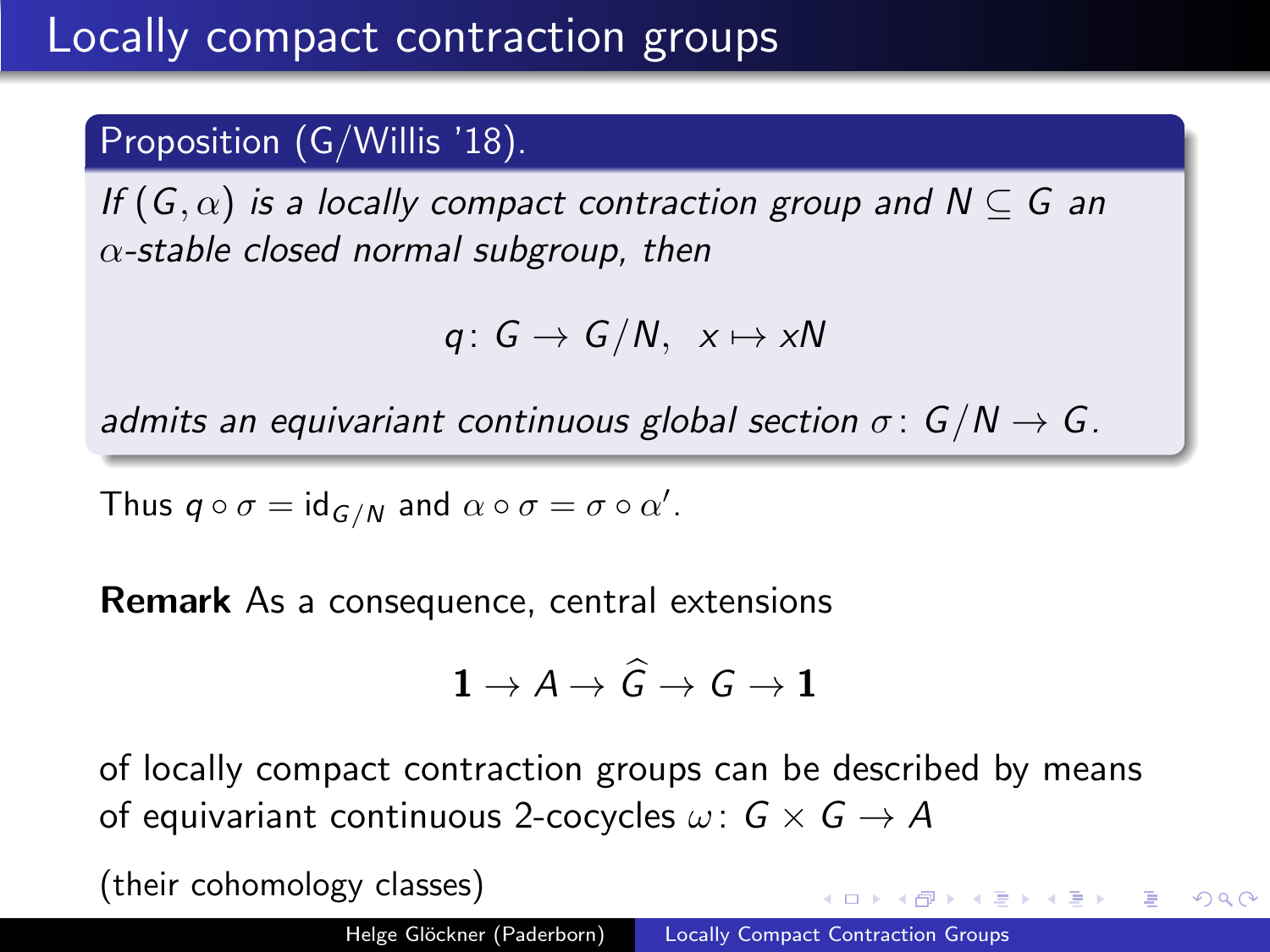## Locally compact contraction groups

Take 
$$
A := G := C_p^{(-N)} \times C_p^{N_0}
$$
 with right shift,  $C_p = \mathbb{Z}/p\mathbb{Z}$ 

#### Theorem (G/Willis '18)

Suitable choices of  $\omega: G \times G \rightarrow A$  yield an uncountable family of torsion contraction groups  $A \times_{\omega} G$  which are pairwise non-isomorphic as contraction groups.

[Notably, simply take  $\omega$  bi-additive]

However, only countably many abelian torsion contraction groups.

#### Theorem (G/Willis '18)

Every abelian torsion contraction group is isomorphic to  $F^{(-N)} \times F^{\mathbb{N}_0}$  with the right shift for some finite abelian group F (which is uniquely determined).

つくい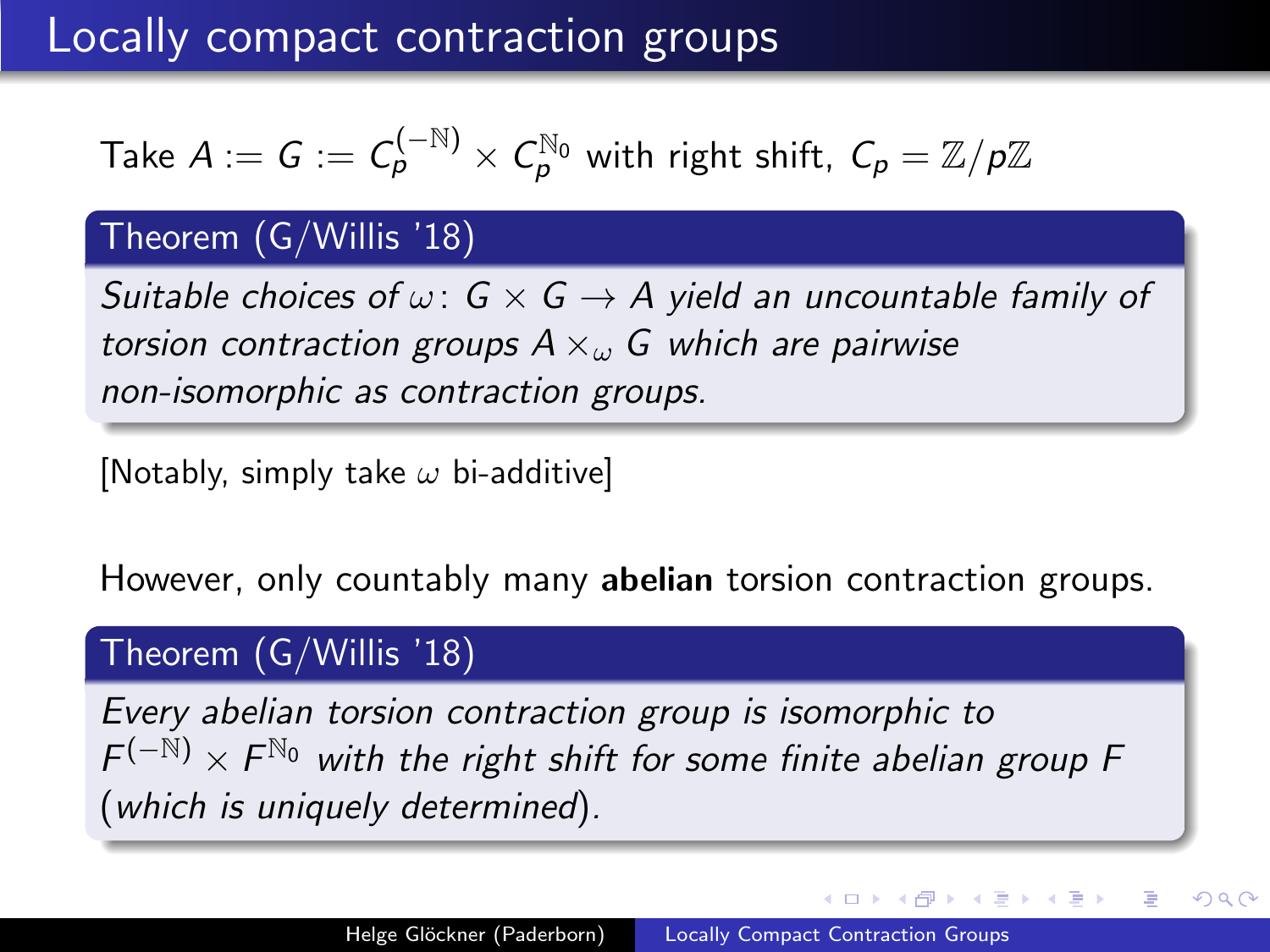## Theorem (G/Willis '20)

If  $(G, \alpha)$  is a tdlc contraction group and G has an open subgroup which is a pro-p group, then  $G$  is nilpotent.

As a corollary, we answer a question of Caprace '18:

If a contraction group G is an extension of  $C_{\bm{\rho}}^{(-\mathbb{N})}\times C_{\bm{\rho}}^{\mathbb{N}_0}$  by itself, then G is nilpotent.

Since every locally pro-nilpotent contraction group is a direct product of finitely many groups which are locally pro-p for some prime  $p$ , we also deduce:

### Corollary (G/Willis '20)

If  $(G, \alpha)$  is a tdlc contraction group and G is locally pro-nilpotent, then G is nilpotent.

 $\mathcal{A} \subseteq \mathcal{F} \times \mathcal{A} \oplus \mathcal{F} \times \mathcal{A} \oplus \mathcal{F} \times \mathcal{A}$ 

Þ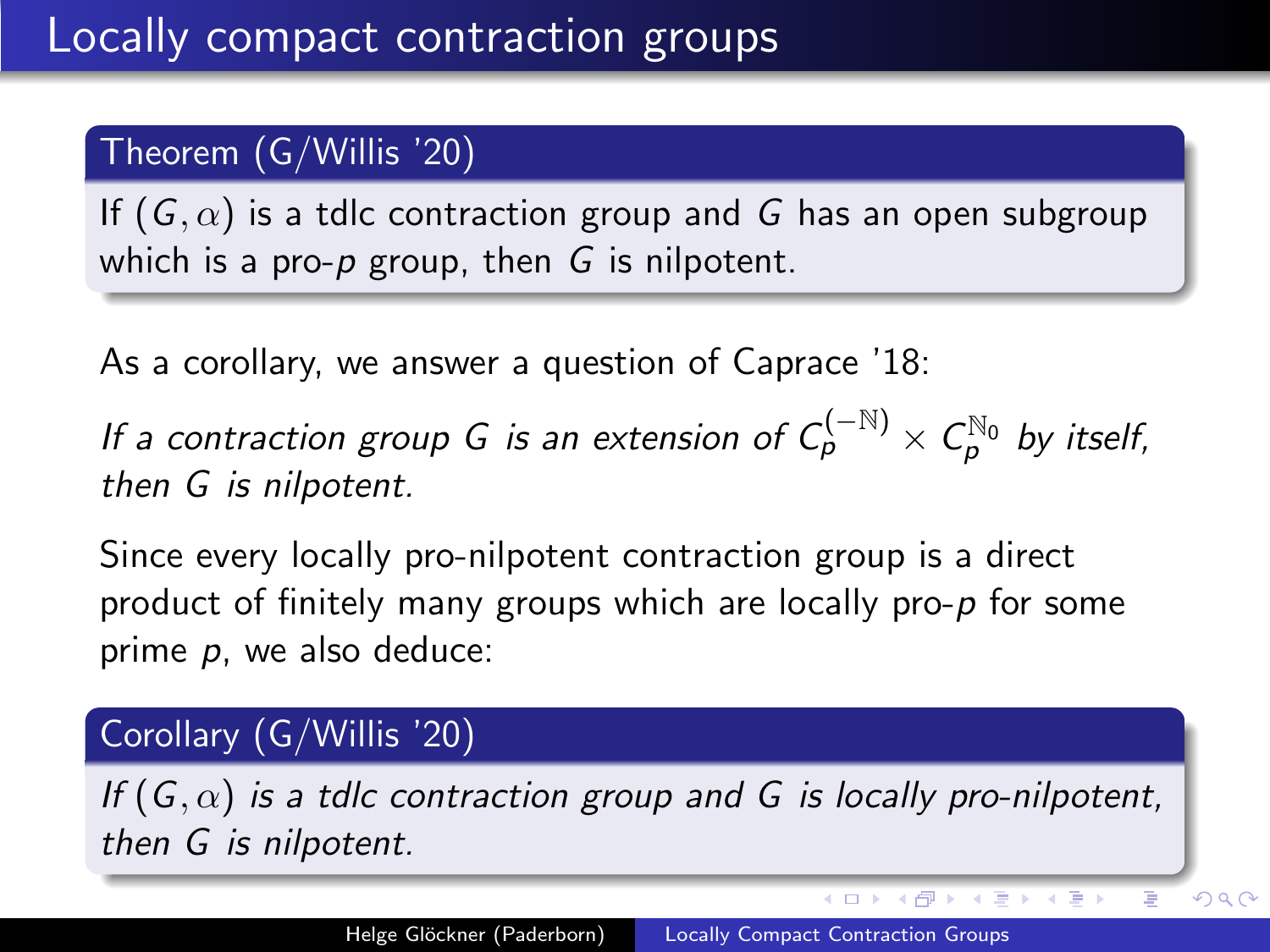In the case of Lie contraction groups, a central series of Lie subgroups can be chosen.

### Theorem (G '08)

Let G be an analytic Lie group over a totally disconnected local field and  $\alpha: G \rightarrow G$  be a contractive, analytic automorphism. Then G admits a central series

$$
1=G_0\lhd G_1\lhd\cdots\lhd G_n=G
$$

such that each G<sub>j</sub> is a Lie subgroup.

In fact, use  $G_j = W^s_{a_j}(\alpha, e)$  for suitable  $0 < a_0 < \cdots < a_n < 1$ , the  $a_j$ -stable manifold of all  $g\in G$  such that  $\|\phi(\alpha^n(g))\|=o((a_j)^n)$ as  $n \to \infty$ , using a chart  $\phi$  of G around e such that  $\phi(e) = 0$ .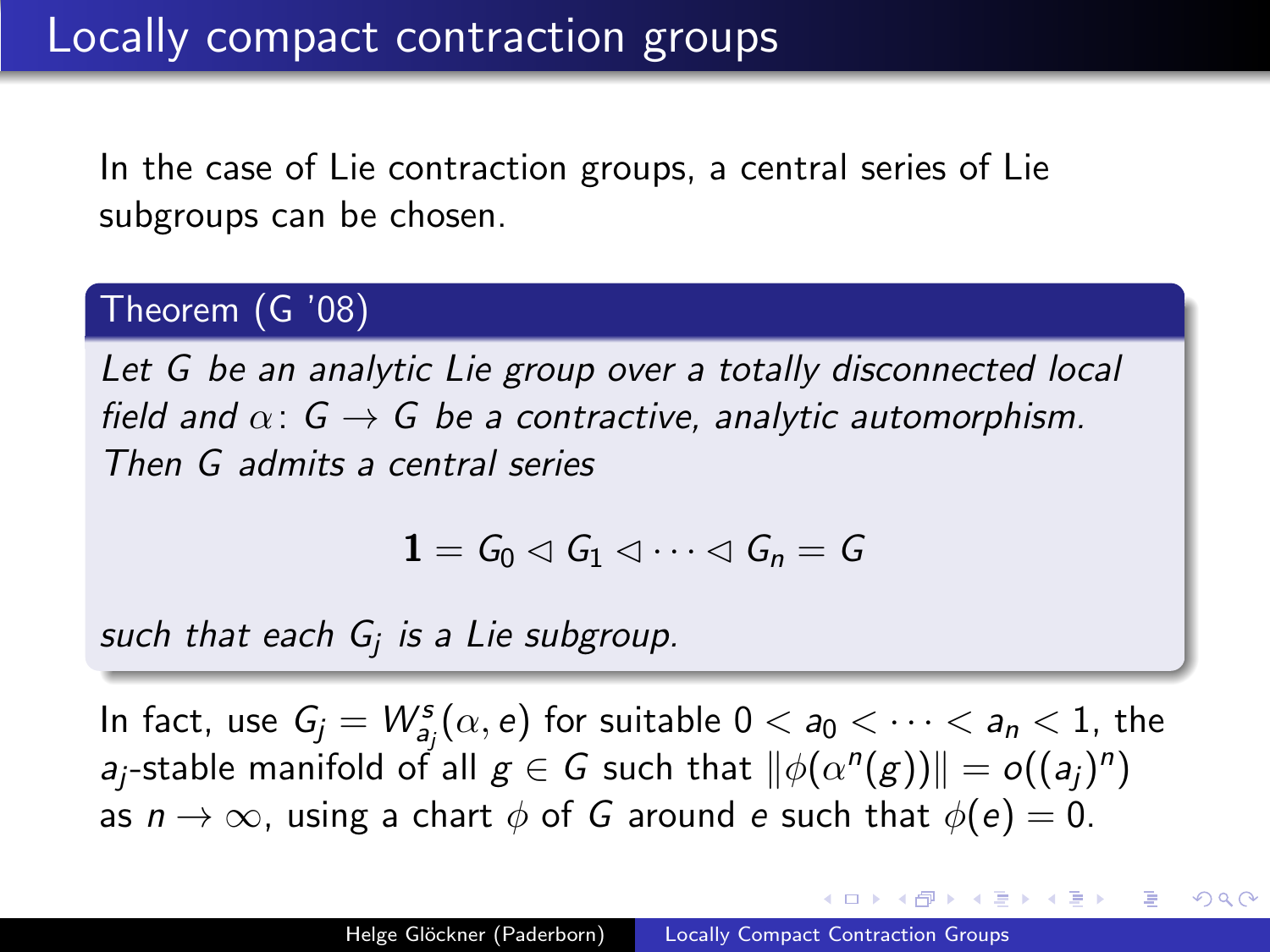# Non-closed contraction groups

If G is a Lie group over a td local field and  $\alpha \in G$  an analytic automorphism, then con( $\alpha$ ) need not be closed. Yet, the stable manifold structure makes con( $\alpha$ ) a Lie group which is a locally compact contraction group.

If G is a tdlc group an  $\alpha$  an automorphism which is expansive in the sense that

$$
\bigcap_{n\in\mathbb{Z}}\alpha^n(U)=\{e\}
$$

for some identity neighbourhood  $U \subseteq G$ , then con $(\alpha)$  and  $\mathsf{con}(\alpha^{-1})$  can be given finer topologies making them locally compact contraction groups for  $\alpha$  and  $\alpha^{-1}$ , respectively (Siebert '89). This was used to show:

## Theorem (G/Raja '17)

If G is a tdlc group,  $\alpha \in$  Aut(G) an expansive automorphism and N an  $\alpha$ -stable, closed, normal subgroup, then the automorphism induced by  $\alpha$  on  $G/N$  is expansive.